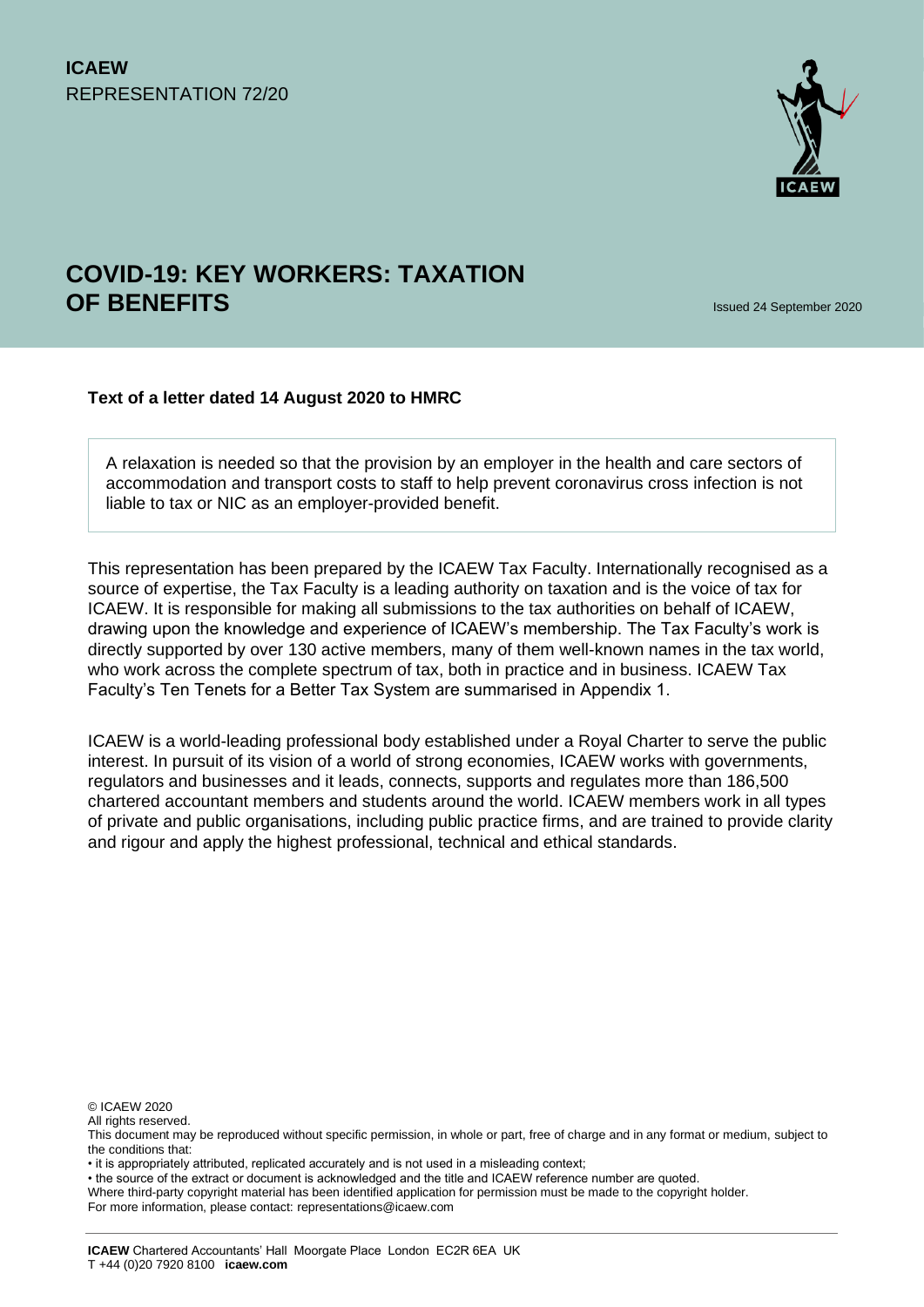## **TEXT OF A LETTER DATED 14 AUGUST 2020 TO HMRC**

- 1. The impact of COVID-19 has required changes to how key workers operate but the tax treatment of relevant workplace benefits has not kept pace. We believe that there are opportunities for government to adjust the tax system to demonstrate tangible support for key workers.
- 2. *Accommodation for key workers*: Many staff working in the health and care sectors are isolating away from home to protect their households from infection. When these employees stay in accommodation provided gratis by their employer, this counts as the provision of accommodation at a permanent workplace and HMRC's guidance *[How to treat certain](https://www.gov.uk/guidance/how-to-treat-certain-expenses-and-benefits-provided-to-employees-during-coronavirus-covid-19)  [expenses and benefits provided to employees during coronavirus \(COVID-19\)](https://www.gov.uk/guidance/how-to-treat-certain-expenses-and-benefits-provided-to-employees-during-coronavirus-covid-19)* states that this is taxable.
- 3. *Transport for key workers:* Housing and care home organisations have been paying for their staff who support vulnerable residents with high support needs to travel by taxis rather than use public transport. This has been done to minimise the risk of infection to both staff and residents, as well as reducing pressure on public transport when capacity is constrained. HMRC's aforementioned [guidance](https://www.gov.uk/guidance/how-to-treat-certain-expenses-and-benefits-provided-to-employees-during-coronavirus-covid-19) states that these transport costs should be reported on a PAYE settlement agreement, and tax and NIC paid on a grossed-up basis. This will be expensive for these businesses who are trying to protect vulnerable residents with high support needs.
- 4. We believe that tax liabilities should not arise in either of these circumstances, and that there should be a temporary exemption for such costs incurred as a result of COVID-19, taking effect from March 2020. If this cannot be achieved by way of amended guidance, one way would be to extend the relief in [s245 ITEPA 2003](https://www.taxworld.co.uk/income-tax/itepa-2003/part-04-employment-income-exemptions/chapter-03-exemptions-other-transport-travel-and-subsistence/section-245-travelling-and-subsistence-during-public-transport-strikes/) to cover global pandemics.
- 5. We included this point in our pre-Summer Statement representations to the FST (published as [ICAEW REP 43/20\)](https://www.icaew.com/-/media/corporate/files/technical/icaew-representations/2020/icaew-rep-4320-frank-haskew-letter-to-fst.ashx) who replied that he has passed it to HMT and HMRC for consideration.
- 6. We are copying this correspondence to fellow representatives of EPG.